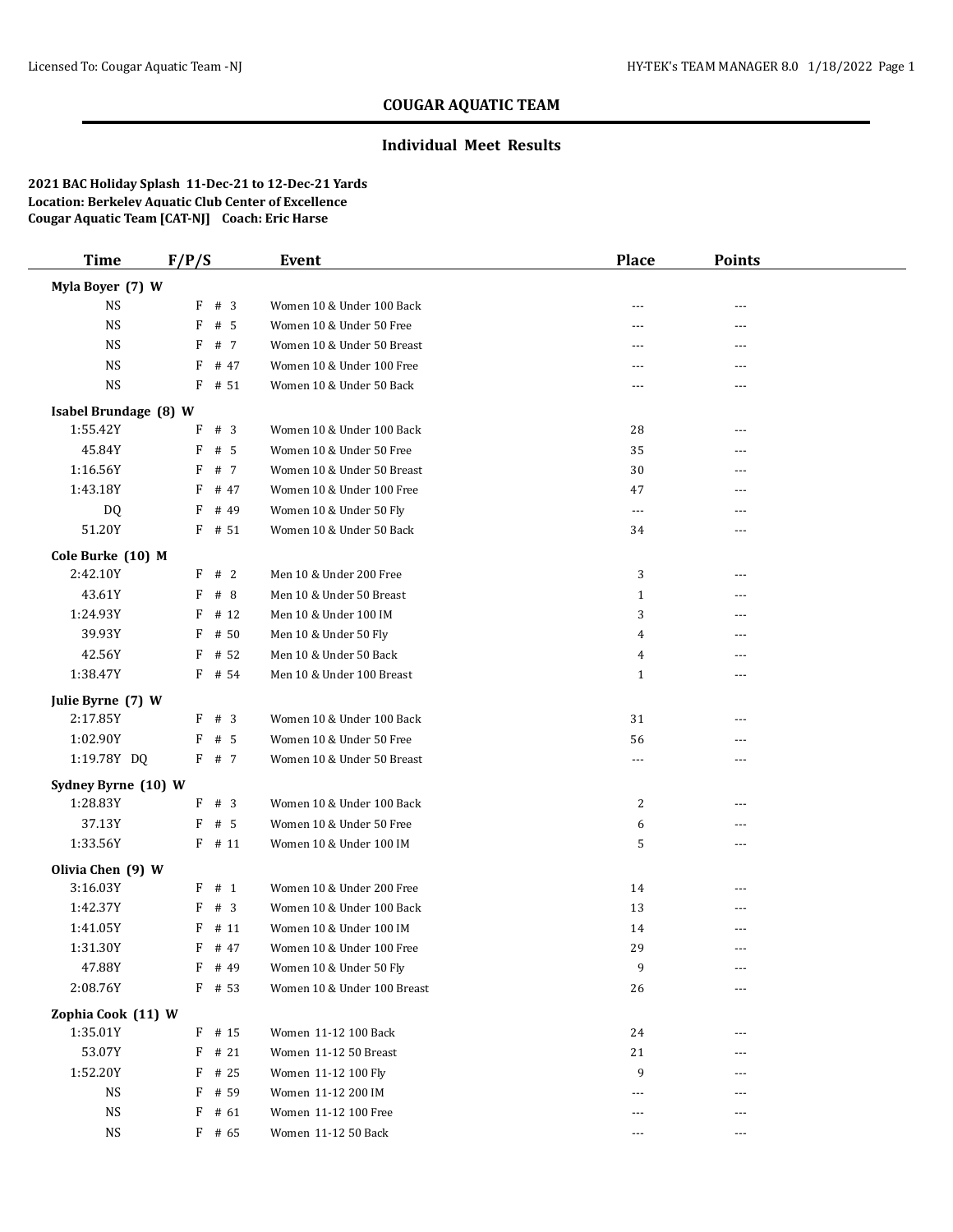#### **Individual Meet Results**

| <b>Time</b>                     | F/P/S |          | <b>Event</b>                | <b>Place</b>         | <b>Points</b> |  |
|---------------------------------|-------|----------|-----------------------------|----------------------|---------------|--|
| Arya Downes (8) W               |       |          |                             |                      |               |  |
| 1:53.02Y                        |       | $F$ # 3  | Women 10 & Under 100 Back   | 26                   |               |  |
| 50.71Y                          | F     | # 5      | Women 10 & Under 50 Free    | 47                   | ---           |  |
| 59.29Y                          | F     | # 7      | Women 10 & Under 50 Breast  | 13                   | ---           |  |
| 1:56.20Y                        | F     | # 47     | Women 10 & Under 100 Free   | 62                   | ---           |  |
| 54.40Y                          | F     | # 51     | Women 10 & Under 50 Back    | 41                   |               |  |
| 2:13.50Y                        |       | $F$ # 53 | Women 10 & Under 100 Breast | 30                   | ---           |  |
| Noah Egusquiza Bronstein (10) M |       |          |                             |                      |               |  |
| 38.45Y                          |       | F # 6    | Men 10 & Under 50 Free      | 11                   | ---           |  |
| 52.16Y                          | F     | #8       | Men 10 & Under 50 Breast    | 8                    |               |  |
| 1:44.74Y                        | F     | # 12     | Men 10 & Under 100 IM       | 8                    |               |  |
| 3:36.54Y                        | F     | # 46     | Men 10 & Under 200 IM       | 5                    | ---           |  |
| 53.90Y                          | F     | # 50     | Men 10 & Under 50 Fly       | 12                   |               |  |
| 47.19Y                          |       | $F$ # 52 | Men 10 & Under 50 Back      | 16                   | ---           |  |
| Elle Erb (9) W                  |       |          |                             |                      |               |  |
| 1:53.94Y                        |       | F # 3    | Women 10 & Under 100 Back   | 27                   | ---           |  |
| 47.19Y                          | F     | # 5      | Women 10 & Under 50 Free    | 43                   | ---           |  |
| 1:10.87Y                        | F     | # 7      | Women 10 & Under 50 Breast  | 25                   | ---           |  |
| 1:54.34Y                        | F     | # 47     | Women 10 & Under 100 Free   | 61                   | ---           |  |
| 1:07.59Y                        | F     | # 49     | Women 10 & Under 50 Fly     | 35                   | ---           |  |
| 51.31Y                          |       | $F$ # 51 | Women 10 & Under 50 Back    | 35                   | ---           |  |
| Leivana Evans-Anderson (10) W   |       |          |                             |                      |               |  |
| 3:29.82Y                        |       | F # 1    | Women 10 & Under 200 Free   | 24                   | ---           |  |
| 48.92Y DQ                       | F     | # 7      | Women 10 & Under 50 Breast  | ---                  | ---           |  |
| 1:31.04Y                        |       | $F$ # 11 | Women 10 & Under 100 IM     | 4                    | ---           |  |
| Jones Fishbein (10) M           |       |          |                             |                      |               |  |
| 1:41.04Y DQ                     | F     | #4       | Men 10 & Under 100 Back     | $\sim$ $\sim$ $\sim$ | ---           |  |
| 38.39Y                          | F     | # 6      | Men 10 & Under 50 Free      | 10                   | ---           |  |
| 1:46.04Y                        | F     | # 12     | Men 10 & Under 100 IM       | 9                    |               |  |
| 1:25.17Y                        | F     | # 48     | Men 10 & Under 100 Free     | 12                   | ---           |  |
| 48.25Y                          | F     | # 50     | Men 10 & Under 50 Fly       | $\overline{7}$       | ---           |  |
| 47.76Y                          |       | $F$ # 52 | Men 10 & Under 50 Back      | 17                   |               |  |
| Sloan Frame (10) W              |       |          |                             |                      |               |  |
| 40.36Y                          |       | $F$ # 5  | Women 10 & Under 50 Free    | 17                   |               |  |
| 1:05.34Y                        | F     | # 7      | Women 10 & Under 50 Breast  | 21                   | ---           |  |
| 1:45.80Y                        | F     | # 11     | Women 10 & Under 100 IM     | 21                   | ---           |  |
| 1:28.89Y                        | F     | # 47     | Women 10 & Under 100 Free   | 20                   | ---           |  |
| 51.29Y                          | F     | # 49     | Women 10 & Under 50 Fly     | 19                   | ---           |  |
| 50.03Y                          |       | $F$ # 51 | Women 10 & Under 50 Back    | 28                   | $---$         |  |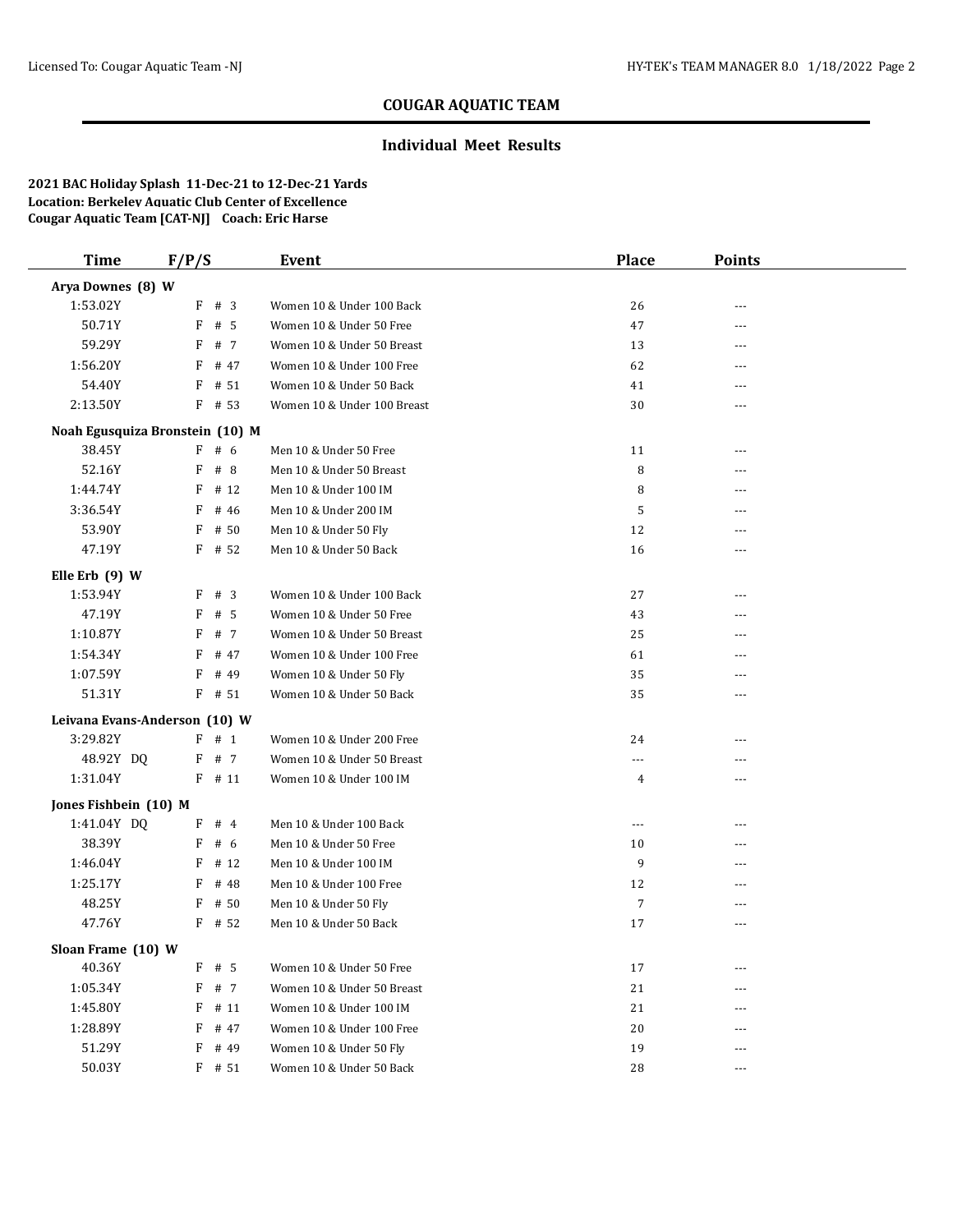## **Individual Meet Results**

| <b>Time</b>                 | F/P/S |          | <b>Event</b>                | <b>Place</b>   | <b>Points</b> |  |
|-----------------------------|-------|----------|-----------------------------|----------------|---------------|--|
| Jax Francisco (8) M         |       |          |                             |                |               |  |
| <b>NS</b>                   |       | F # 4    | Men 10 & Under 100 Back     | ---            |               |  |
| <b>NS</b>                   | F     | # 6      | Men 10 & Under 50 Free      | $---$          | ---           |  |
| <b>NS</b>                   | F     | # 12     | Men 10 & Under 100 IM       | ---            | ---           |  |
| <b>NS</b>                   | F     | # 48     | Men 10 & Under 100 Free     | $---$          | ---           |  |
| <b>NS</b>                   | F     | # 52     | Men 10 & Under 50 Back      | ---            | ---           |  |
| <b>NS</b>                   |       | F # 54   | Men 10 & Under 100 Breast   | $---$          | ---           |  |
| Aviva Gardner (8) W         |       |          |                             |                |               |  |
| <b>NS</b>                   | F     | # 5      | Women 10 & Under 50 Free    | ---            | ---           |  |
| <b>NS</b>                   | F     | # 7      | Women 10 & Under 50 Breast  |                |               |  |
| <b>NS</b>                   | F     | # 11     | Women 10 & Under 100 IM     | ---            |               |  |
| <b>NS</b>                   | F     | # 47     | Women 10 & Under 100 Free   | $---$          | ---           |  |
| <b>NS</b>                   | F     | # 49     | Women 10 & Under 50 Fly     | ---            |               |  |
| <b>NS</b>                   |       | $F$ # 51 | Women 10 & Under 50 Back    | $\frac{1}{2}$  | $- - -$       |  |
| <b>Bailey Gardner (9) W</b> |       |          |                             |                |               |  |
| 46.38Y                      |       | $F$ # 5  | Women 10 & Under 50 Free    | 38             | ---           |  |
| 1:00.50Y                    | F     | # 7      | Women 10 & Under 50 Breast  | 17             | ---           |  |
| 1:56.55Y                    |       | $F$ # 11 | Women 10 & Under 100 IM     | 29             | ---           |  |
| Conor Gaynor (8) M          |       |          |                             |                |               |  |
| 3:51.06Y                    |       | F # 2    | Men 10 & Under 200 Free     | 21             |               |  |
| DQ                          | F     | #8       | Men 10 & Under 50 Breast    | $\overline{a}$ | ---           |  |
| 2:18.67Y DQ                 | F     | # 12     | Men 10 & Under 100 IM       | $\cdots$       |               |  |
| 1:52.33Y                    | F     | # 48     | Men 10 & Under 100 Free     | 49             | ---           |  |
| 1:14.04Y                    | F     | # 50     | Men 10 & Under 50 Fly       | 28             | ---           |  |
| 1:00.58Y                    |       | $F$ # 52 | Men 10 & Under 50 Back      | 39             | ---           |  |
| Kristen Gill (9) W          |       |          |                             |                |               |  |
| <b>NS</b>                   | F     | # 3      | Women 10 & Under 100 Back   | $---$          | ---           |  |
| <b>NS</b>                   | F     | # $5$    | Women 10 & Under 50 Free    | $\frac{1}{2}$  | ---           |  |
| <b>NS</b>                   | F     | # 7      | Women 10 & Under 50 Breast  | ---            |               |  |
| <b>NS</b>                   | F     | # 47     | Women 10 & Under 100 Free   | $---$          | ---           |  |
| <b>NS</b>                   | F     | # 49     | Women 10 & Under 50 Fly     | ---            | ---           |  |
| <b>NS</b>                   | F     | # 53     | Women 10 & Under 100 Breast | ---            |               |  |
| Marco Gonzalez (10) M       |       |          |                             |                |               |  |
| 2:28.59Y                    |       | F # 2    | Men 10 & Under 200 Free     | $\mathbf{1}$   |               |  |
| 1:18.27Y                    | F     | #4       | Men 10 & Under 100 Back     | $\mathbf{1}$   | ---           |  |
| <b>NS</b>                   | F     | # 12     | Men 10 & Under 100 IM       | ---            |               |  |
| 2:49.31Y                    | F     | # 46     | Men 10 & Under 200 IM       | $\mathbf{1}$   |               |  |
| 1:08.91Y                    | F     | # 48     | Men 10 & Under 100 Free     | $\mathbf{1}$   | ---           |  |
| 36.66Y                      |       | F # 50   | Men 10 & Under 50 Fly       | $\mathbf{1}$   | $---$         |  |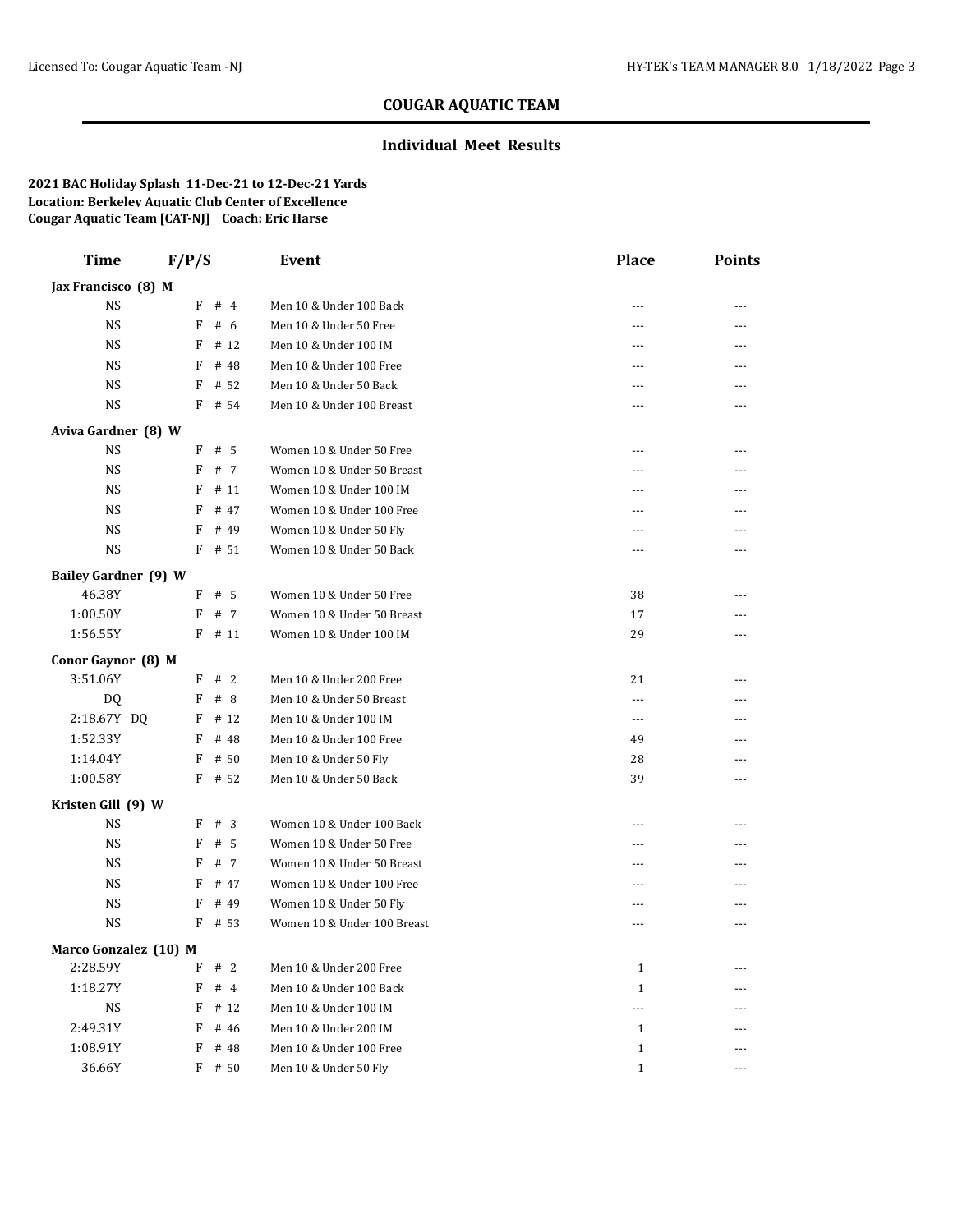### **Individual Meet Results**

| <b>Time</b>           | F/P/S     | Event                       | <b>Place</b>   | <b>Points</b>  |  |
|-----------------------|-----------|-----------------------------|----------------|----------------|--|
| Grace Hasani (6) W    |           |                             |                |                |  |
| 1:11.36Y              | $F$ # 5   | Women 10 & Under 50 Free    | 57             | ---            |  |
| 1:24.52Y              | F # 7     | Women 10 & Under 50 Breast  | 31             | $\sim$ $\sim$  |  |
| 2:26.35Y              | $F$ # 47  | Women 10 & Under 100 Free   | 66             | $- - -$        |  |
| 1:04.69Y              | $F$ # 51  | Women 10 & Under 50 Back    | 51             | $\sim$ $\sim$  |  |
| Keira Hodgson (7) W   |           |                             |                |                |  |
| 3:46.91Y              | F # 1     | Women 10 & Under 200 Free   | 29             | $\overline{a}$ |  |
| 1:31.16Y              | F # 7     | Women 10 & Under 50 Breast  | 37             | $\sim$ $\sim$  |  |
| 2:09.40Y              | F<br># 11 | Women 10 & Under 100 IM     | 35             | $\sim$ $\sim$  |  |
| 1:42.06Y              | F<br># 47 | Women 10 & Under 100 Free   | 44             | $- - -$        |  |
| DQ                    | F<br># 49 | Women 10 & Under 50 Fly     | $\overline{a}$ | $- - -$        |  |
| DQ.                   | $F$ # 53  | Women 10 & Under 100 Breast | $---$          | $---$          |  |
| Olivia Hodgson (7) W  |           |                             |                |                |  |
| 3:55.63Y              | $F$ # 1   | Women 10 & Under 200 Free   | 32             | $-$            |  |
| 1:28.23Y              | F # 7     | Women 10 & Under 50 Breast  | 35             | ---            |  |
| 2:17.39Y              | F<br># 11 | Women 10 & Under 100 IM     | 39             | $-$            |  |
| 1:42.02Y              | F<br># 47 | Women 10 & Under 100 Free   | 43             | ---            |  |
| 50.42Y                | # 51<br>F | Women 10 & Under 50 Back    | 29             | $-$            |  |
| 2:40.94Y              | $F$ # 53  | Women 10 & Under 100 Breast | 37             | $- - -$        |  |
| Whitney Hodgson (7) W |           |                             |                |                |  |
| 4:11.87Y              | $F$ # 1   | Women 10 & Under 200 Free   | 34             | $\sim$ $\sim$  |  |
| 1:10.13Y              | $F$ # 7   | Women 10 & Under 50 Breast  | 24             | ---            |  |
| 2:07.12Y              | F<br># 11 | Women 10 & Under 100 IM     | 33             | $- - -$        |  |
| 1:54.18Y              | F<br># 47 | Women 10 & Under 100 Free   | 60             | $- - -$        |  |
| 50.72Y                | F<br># 51 | Women 10 & Under 50 Back    | 33             | $- - -$        |  |
| 2:24.31Y              | $F$ # 53  | Women 10 & Under 100 Breast | 35             | $- - -$        |  |
| Campbell Howard (8) M |           |                             |                |                |  |
| 4:10.11Y              | F # 2     | Men 10 & Under 200 Free     | 25             | $-$            |  |
| 1:18.54Y              | #8<br>F   | Men 10 & Under 50 Breast    | 31             | ---            |  |
| 2:15.53Y DQ           | $F$ # 12  | Men 10 & Under 100 IM       | $---$          | $- - -$        |  |
| Alex Hui (9) M        |           |                             |                |                |  |
| 3:30.72Y              | F # 2     | Men 10 & Under 200 Free     | 15             | $- - -$        |  |
| 58.20Y                | F<br># 8  | Men 10 & Under 50 Breast    | 14             | $\sim$ $\sim$  |  |
| 1:55.80Y              | F<br># 12 | Men 10 & Under 100 IM       | 19             | $- - -$        |  |
| 1:39.93Y              | F<br># 48 | Men 10 & Under 100 Free     | 33             | $\sim$ $\sim$  |  |
| 57.55Y                | F<br># 50 | Men 10 & Under 50 Fly       | 16             | ---            |  |
| 58.39Y                | $F$ # 52  | Men 10 & Under 50 Back      | 36             | $- - -$        |  |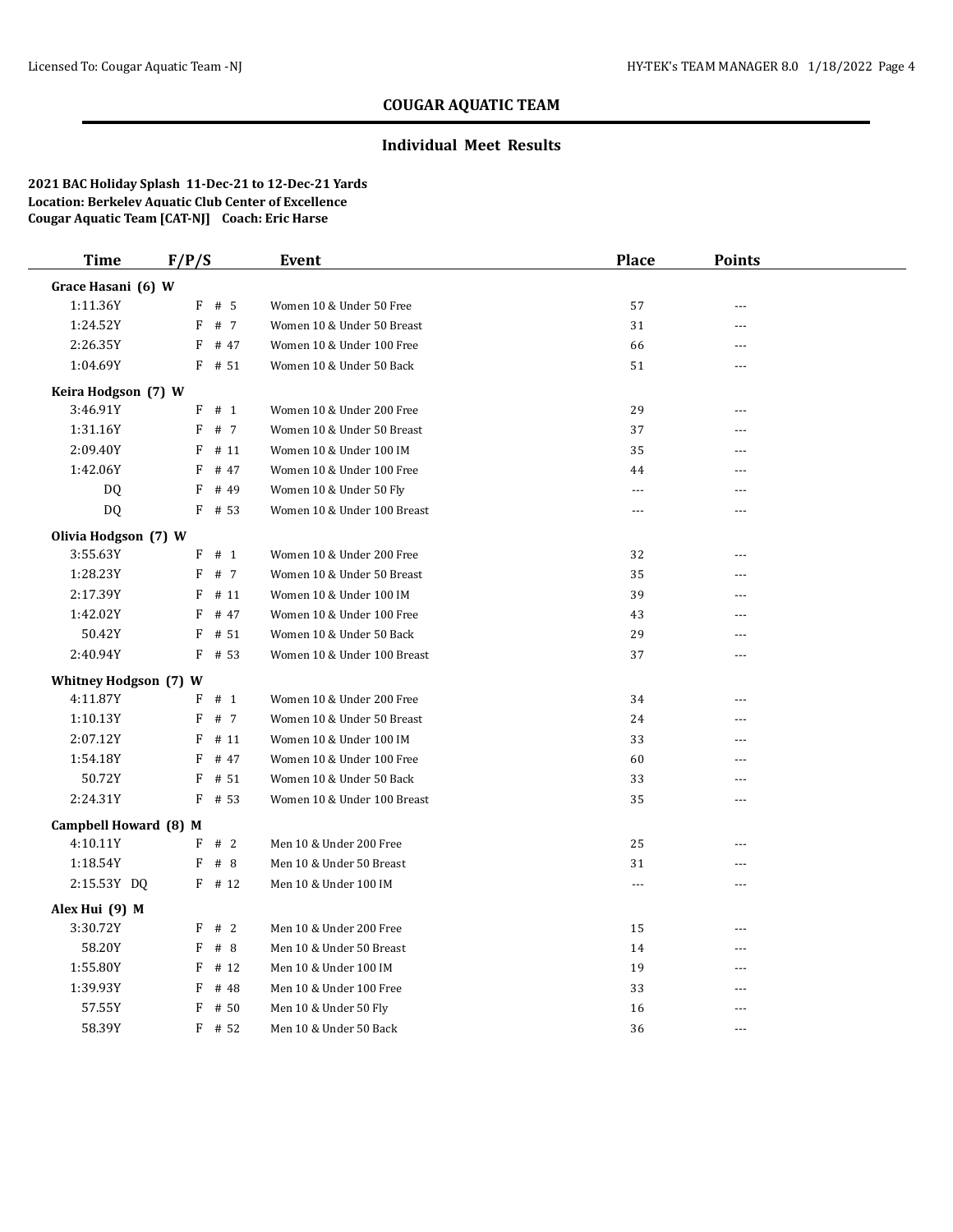#### **Individual Meet Results**

| <b>Time</b>             | F/P/S     | Event                       | <b>Place</b> | <b>Points</b> |  |
|-------------------------|-----------|-----------------------------|--------------|---------------|--|
| Evangelia Keegan (10) W |           |                             |              |               |  |
| 2:59.37Y                | F # 1     | Women 10 & Under 200 Free   | 3            | ---           |  |
| 35.98Y                  | $F$ # 5   | Women 10 & Under 50 Free    | $\mathbf{1}$ | ---           |  |
| 50.09Y                  | F # 7     | Women 10 & Under 50 Breast  | 3            |               |  |
| 1:20.92Y                | $F$ # 47  | Women 10 & Under 100 Free   | 4            | $---$         |  |
| 45.95Y                  | F<br># 49 | Women 10 & Under 50 Fly     | 7            | ---           |  |
| 1:49.68Y                | $F$ # 53  | Women 10 & Under 100 Breast | 9            | ---           |  |
| Jacob Kolen (10) M      |           |                             |              |               |  |
| 48.69Y                  | $F$ # 8   | Men 10 & Under 50 Breast    | 4            | ---           |  |
| 1:38.85Y                | $F$ # 10  | Men 10 & Under 100 Fly      | $\mathbf{1}$ | ---           |  |
| 1:31.69Y                | $F$ # 12  | Men 10 & Under 100 IM       | 5            |               |  |
| 3:19.57Y                | $F$ # 46  | Men 10 & Under 200 IM       | 4            |               |  |
| 38.72Y                  | F # 50    | Men 10 & Under 50 Fly       | 3            | ---           |  |
| 43.97Y                  | $F$ # 52  | Men 10 & Under 50 Back      | 9            | $- - -$       |  |
| Brady Kopp (11) M       |           |                             |              |               |  |
| 3:03.77Y                | $F$ # 14  | Men 11-12 200 Free          | 16           | $---$         |  |
| 1:40.28Y                | F<br># 16 | Men 11-12 100 Back          | 26           | ---           |  |
| 51.83Y                  | F<br># 22 | Men 11-12 50 Breast         | 15           |               |  |
| 1:22.90Y                | F<br># 62 | Men 11-12 100 Free          | 26           | ---           |  |
| 45.02Y                  | F<br># 66 | Men 11-12 50 Back           | 20           | ---           |  |
| 1:34.87Y                | F # 72    | Men 11-12 100 IM            | 20           | $---$         |  |
| Nick Krukovsky (11) M   |           |                             |              |               |  |
| 52.37Y                  | $F$ # 22  | Men 11-12 50 Breast         | 16           | $---$         |  |
| 3:19.42Y                | # 24<br>F | Men 11-12 200 Back          | 6            | ---           |  |
| 1:39.92Y DQ             | $F$ # 26  | Men 11-12 100 Fly           | ---          | ---           |  |
| NS                      | $F$ # 60  | Men 11-12 200 IM            | $---$        | $- - -$       |  |
| <b>NS</b>               | $F$ # 62  | Men 11-12 100 Free          | $---$        | ---           |  |
| <b>NS</b>               | $F$ # 64  | Men 11-12 50 Fly            | $---$        | $- - -$       |  |
| Daniel Laynez (9) M     |           |                             |              |               |  |
| 1:42.53Y                | $F$ # 4   | Men 10 & Under 100 Back     | 11           | ---           |  |
| 54.40Y                  | F # 8     | Men 10 & Under 50 Breast    | 12           | ---           |  |
| 1:47.34Y                | F<br># 12 | Men 10 & Under 100 IM       | 11           |               |  |
| 1:32.75Y                | F # 48    | Men 10 & Under 100 Free     | 21           | ---           |  |
| DQ                      | $F$ # 50  | Men 10 & Under 50 Fly       | ---          |               |  |
| 1:52.82Y                | F # 54    | Men 10 & Under 100 Breast   | 8            | ---           |  |
| Ella Marzullo (10) W    |           |                             |              |               |  |
| 1:21.01Y                | $F$ # 47  | Women 10 & Under 100 Free   | 5            | $---$         |  |
| 42.78Y                  | F # 49    | Women 10 & Under 50 Fly     | 3            | ---           |  |
| 44.04Y                  | $F$ # 51  | Women 10 & Under 50 Back    | 7            | $---$         |  |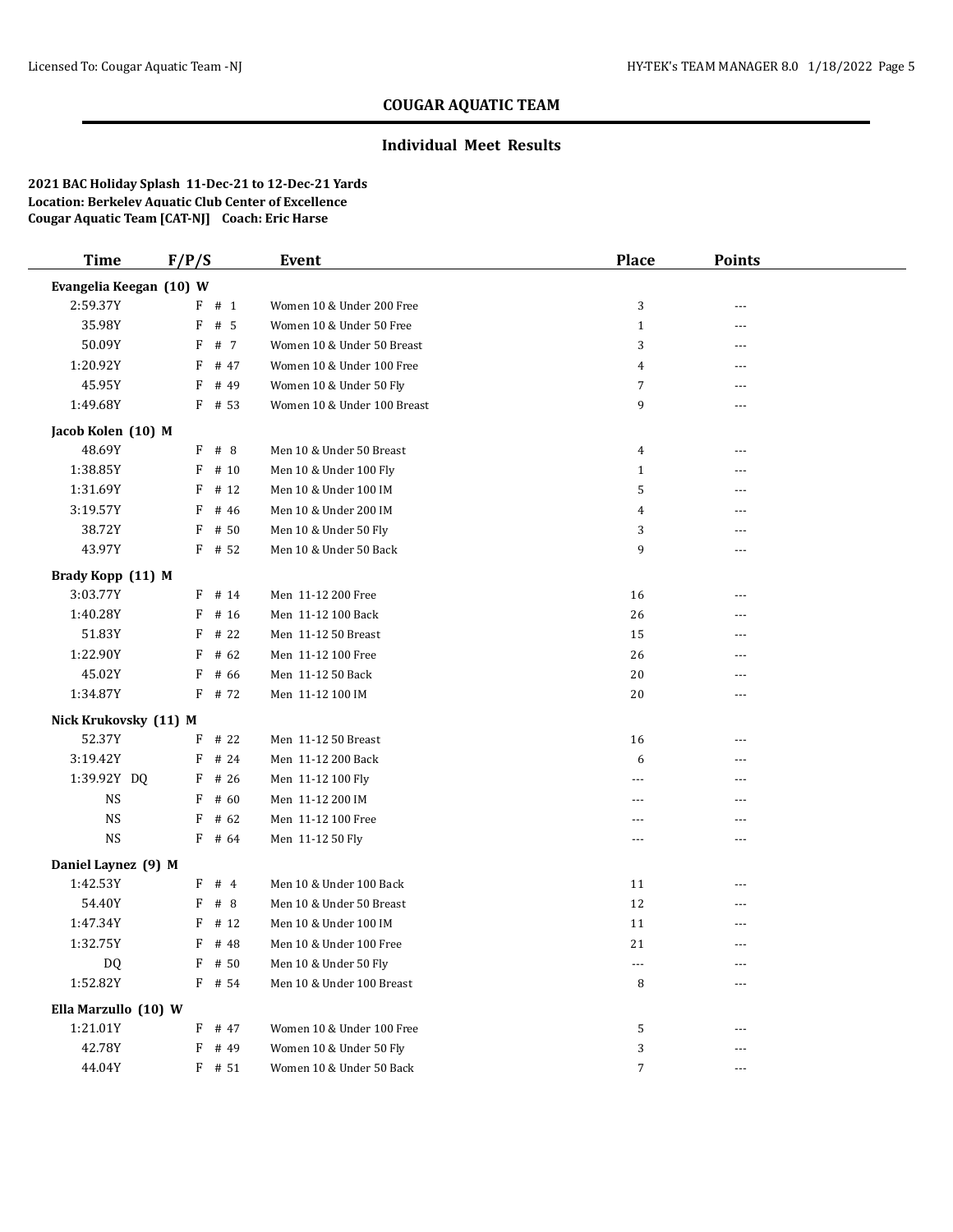## **Individual Meet Results**

| <b>Time</b>                     | F/P/S     | Event                       | <b>Place</b>   | <b>Points</b>  |  |
|---------------------------------|-----------|-----------------------------|----------------|----------------|--|
| Grace Mazza (10) W              |           |                             |                |                |  |
| <b>NS</b>                       | $F$ # 1   | Women 10 & Under 200 Free   |                | ---            |  |
| <b>NS</b>                       | F # 7     | Women 10 & Under 50 Breast  | ---            | ---            |  |
| <b>NS</b>                       | $F$ # 11  | Women 10 & Under 100 IM     | ---            | ---            |  |
| 1:52.95Y                        | $F$ # 47  | Women 10 & Under 100 Free   | 59             | $---$          |  |
| 1:00.01Y                        | # 51<br>F | Women 10 & Under 50 Back    | 47             | ---            |  |
| 2:23.28Y                        | $F$ # 53  | Women 10 & Under 100 Breast | 34             | ---            |  |
| <b>Charlie McDermott (11) M</b> |           |                             |                |                |  |
| 1:41.00Y                        | $F$ # 16  | Men 11-12 100 Back          | 29             | $\overline{a}$ |  |
| 37.71Y                          | $F$ # 20  | Men 11-12 50 Free           | 21             | ---            |  |
| 3:45.57Y                        | $F$ # 24  | Men 11-12 200 Back          | $\overline{7}$ |                |  |
| 1:26.10Y                        | $F$ # 62  | Men 11-12 100 Free          | 30             | $---$          |  |
| 52.37Y                          | $F$ # 64  | Men 11-12 50 Fly            | 12             | ---            |  |
| 1:46.89Y                        | F # 72    | Men 11-12 100 IM            | 26             | $- - -$        |  |
| Liam McDonnell (8) M            |           |                             |                |                |  |
| 4:14.51Y                        | F # 2     | Men 10 & Under 200 Free     | 27             | $---$          |  |
| 2:11.39Y                        | F<br>#4   | Men 10 & Under 100 Back     | 30             | ---            |  |
| 1:20.63Y                        | F<br>#8   | Men 10 & Under 50 Breast    | 32             |                |  |
| 1:54.89Y                        | F<br># 48 | Men 10 & Under 100 Free     | 52             | ---            |  |
| 1:04.52Y                        | # 52<br>F | Men 10 & Under 50 Back      | 44             | ---            |  |
| 3:00.66Y                        | F # 54    | Men 10 & Under 100 Breast   | 25             | $- - -$        |  |
| <b>Mason McDonnell (10) M</b>   |           |                             |                |                |  |
| 42.44Y                          | F # 6     | Men 10 & Under 50 Free      | 22             | ---            |  |
| 1:06.94Y                        | F<br># 8  | Men 10 & Under 50 Breast    | 21             | ---            |  |
| 2:00.48Y                        | $F$ # 12  | Men 10 & Under 100 IM       | 23             |                |  |
| 1:44.69Y                        | $F$ # 48  | Men 10 & Under 100 Free     | 38             | ---            |  |
| 56.05Y                          | $F$ # 50  | Men 10 & Under 50 Fly       | 14             |                |  |
| 56.28Y                          | $F$ # 52  | Men 10 & Under 50 Back      | 33             | $- - -$        |  |
| Samuel Miller (10) M            |           |                             |                |                |  |
| 3:55.80Y                        | F # 2     | Men 10 & Under 200 Free     | 22             | $---$          |  |
| 2:00.25Y                        | F # 4     | Men 10 & Under 100 Back     | 26             | ---            |  |
| 1:51.25Y                        | F<br># 12 | Men 10 & Under 100 IM       | 16             |                |  |
| 1:40.64Y                        | $F$ # 48  | Men 10 & Under 100 Free     | 34             | ---            |  |
| 53.63Y                          | $F$ # 52  | Men 10 & Under 50 Back      | 28             |                |  |
| 2:04.42Y                        | $F$ # 54  | Men 10 & Under 100 Breast   | 15             | ---            |  |
| Sophia Mortimore (10) W         |           |                             |                |                |  |
| 1:23.82Y                        | F # 3     | Women 10 & Under 100 Back   | $\mathbf{1}$   | $---$          |  |
| 47.00Y                          | F # 7     | Women 10 & Under 50 Breast  | $\mathbf{1}$   | ---            |  |
| 1:28.37Y                        | $F$ # 11  | Women 10 & Under 100 IM     | 2              | ---            |  |
| 3:03.72Y                        | $F$ # 45  | Women 10 & Under 200 IM     | $\mathbf{1}$   | ---            |  |
| 1:18.96Y                        | F # 47    | Women 10 & Under 100 Free   | 2              |                |  |
| 1:40.11Y                        | $F$ # 53  | Women 10 & Under 100 Breast | 3              | $---$          |  |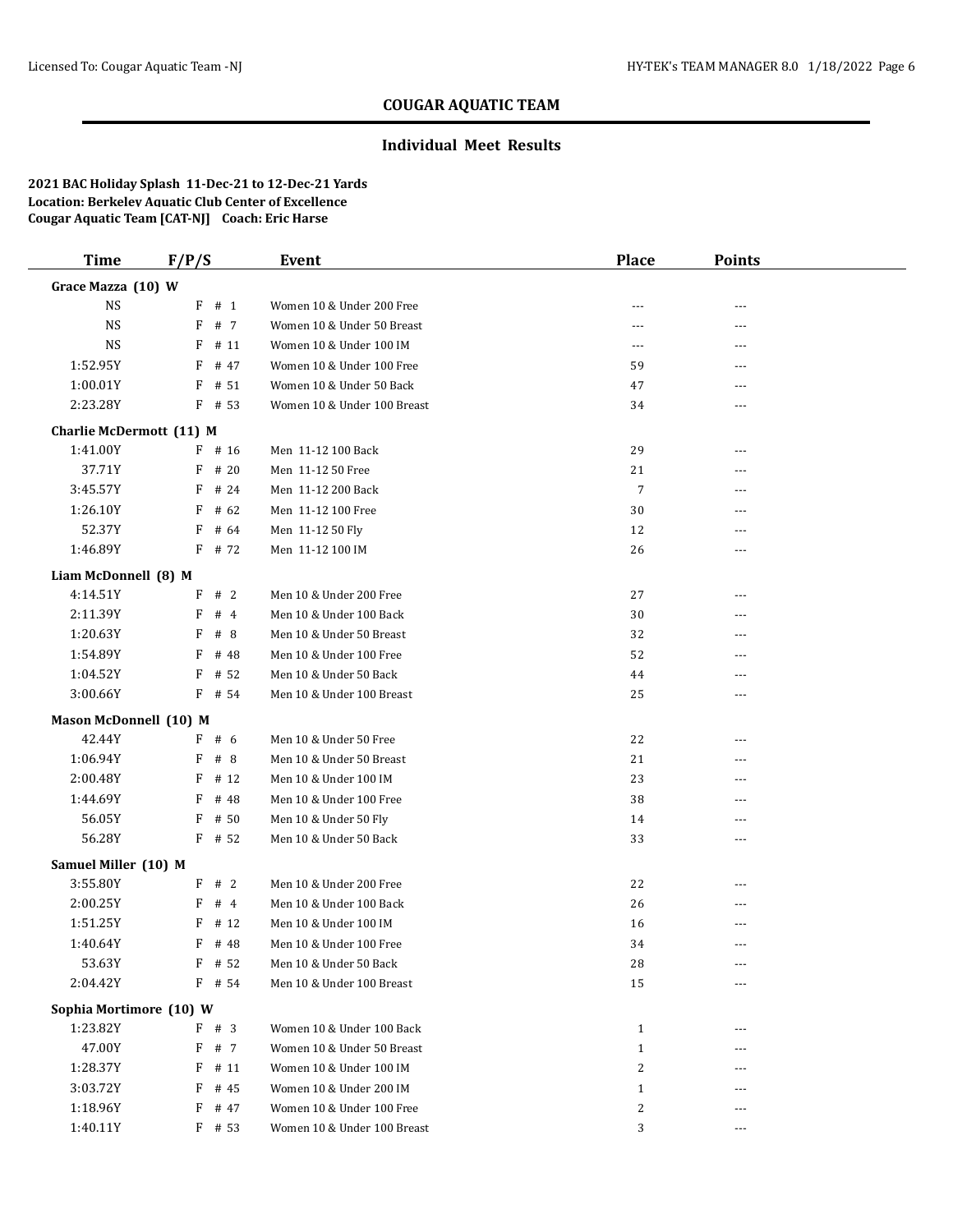## **Individual Meet Results**

| <b>Time</b>          | F/P/S |          | <b>Event</b>               | <b>Place</b> | <b>Points</b> |  |
|----------------------|-------|----------|----------------------------|--------------|---------------|--|
| Grace Pages (10) W   |       |          |                            |              |               |  |
| <b>NS</b>            |       | F # 3    | Women 10 & Under 100 Back  | ---          | ---           |  |
| <b>NS</b>            |       | $F$ # 5  | Women 10 & Under 50 Free   | $---$        | $---$         |  |
| <b>NS</b>            | F     | # 7      | Women 10 & Under 50 Breast | ---          | ---           |  |
| <b>NS</b>            | F     | # 47     | Women 10 & Under 100 Free  | ---          | ---           |  |
| <b>NS</b>            | F     | # 49     | Women 10 & Under 50 Fly    | ---          | $- - -$       |  |
| <b>NS</b>            |       | $F$ # 51 | Women 10 & Under 50 Back   | ---          | ---           |  |
| Liam Rider (8) M     |       |          |                            |              |               |  |
| 1:49.62Y             |       | F # 4    | Men 10 & Under 100 Back    | 18           | ---           |  |
| 41.98Y               | F     | # 6      | Men 10 & Under 50 Free     | 20           | ---           |  |
| 1:58.30Y             |       | $F$ # 12 | Men 10 & Under 100 IM      | 20           | ---           |  |
| 1:34.29Y             | F     | # 48     | Men 10 & Under 100 Free    | 23           |               |  |
| 1:00.69Y             | F     | # 50     | Men 10 & Under 50 Fly      | 20           | ---           |  |
| 50.73Y               |       | $F$ # 52 | Men 10 & Under 50 Back     | 24           | ---           |  |
| Rhys Rider (8) M     |       |          |                            |              |               |  |
| 1:41.89Y             |       | F # 4    | Men 10 & Under 100 Back    | 10           | ---           |  |
| 44.37Y               | F     | # 6      | Men 10 & Under 50 Free     | 28           | $---$         |  |
| 2:00.11Y             | F     | # 12     | Men 10 & Under 100 IM      | 21           |               |  |
| 1:40.88Y             | F     | # 48     | Men 10 & Under 100 Free    | 36           | ---           |  |
| 1:10.36Y             | F     | # 50     | Men 10 & Under 50 Fly      | 27           | $---$         |  |
| 50.71Y               |       | $F$ # 52 | Men 10 & Under 50 Back     | 23           | ---           |  |
| Sean Rider (10) M    |       |          |                            |              |               |  |
| 1:30.88Y             |       | F # 4    | Men 10 & Under 100 Back    | 5            | ---           |  |
| 35.57Y               | F     | # 6      | Men 10 & Under 50 Free     | 4            | ---           |  |
| 1:48.24Y             |       | $F$ # 10 | Men 10 & Under 100 Fly     | 2            | ---           |  |
| 3:19.56Y DQ          |       | $F$ # 46 | Men 10 & Under 200 IM      | ---          | $---$         |  |
| 46.90Y               |       | $F$ # 50 | Men 10 & Under 50 Fly      | 6            | ---           |  |
| 1:55.60Y             |       | $F$ # 54 | Men 10 & Under 100 Breast  | 11           | ---           |  |
| Joaquin Rivera (9) M |       |          |                            |              |               |  |
| 1:55.46Y             |       | F # 4    | Men 10 & Under 100 Back    | 22           |               |  |
| 45.75Y               | F     | # 6      | Men 10 & Under 50 Free     | 30           | ---           |  |
| 2:01.37Y             | F     | # 12     | Men 10 & Under 100 IM      | 26           |               |  |
| 1:48.76Y             |       | $F$ # 48 | Men 10 & Under 100 Free    | 44           | $- - -$       |  |
| 1:05.92Y             |       | $F$ # 50 | Men 10 & Under 50 Fly      | 25           | ---           |  |
| 2:25.91Y             |       | F # 54   | Men 10 & Under 100 Breast  | 21           | ---           |  |
| Alyanna Roldan (9) W |       |          |                            |              |               |  |
| 3:09.92Y             |       | $F$ # 1  | Women 10 & Under 200 Free  | 9            | ---           |  |
| 1:38.48Y             |       | $F$ # 3  | Women 10 & Under 100 Back  | 11           | ---           |  |
| 40.13Y               |       | $F$ # 5  | Women 10 & Under 50 Free   | 15           |               |  |
| 1:25.94Y             |       | $F$ # 47 | Women 10 & Under 100 Free  | 12           | ---           |  |
| 48.01Y               |       | $F$ # 49 | Women 10 & Under 50 Fly    | 10           |               |  |
| 46.90Y               |       | $F$ # 51 | Women 10 & Under 50 Back   | 16           | $---$         |  |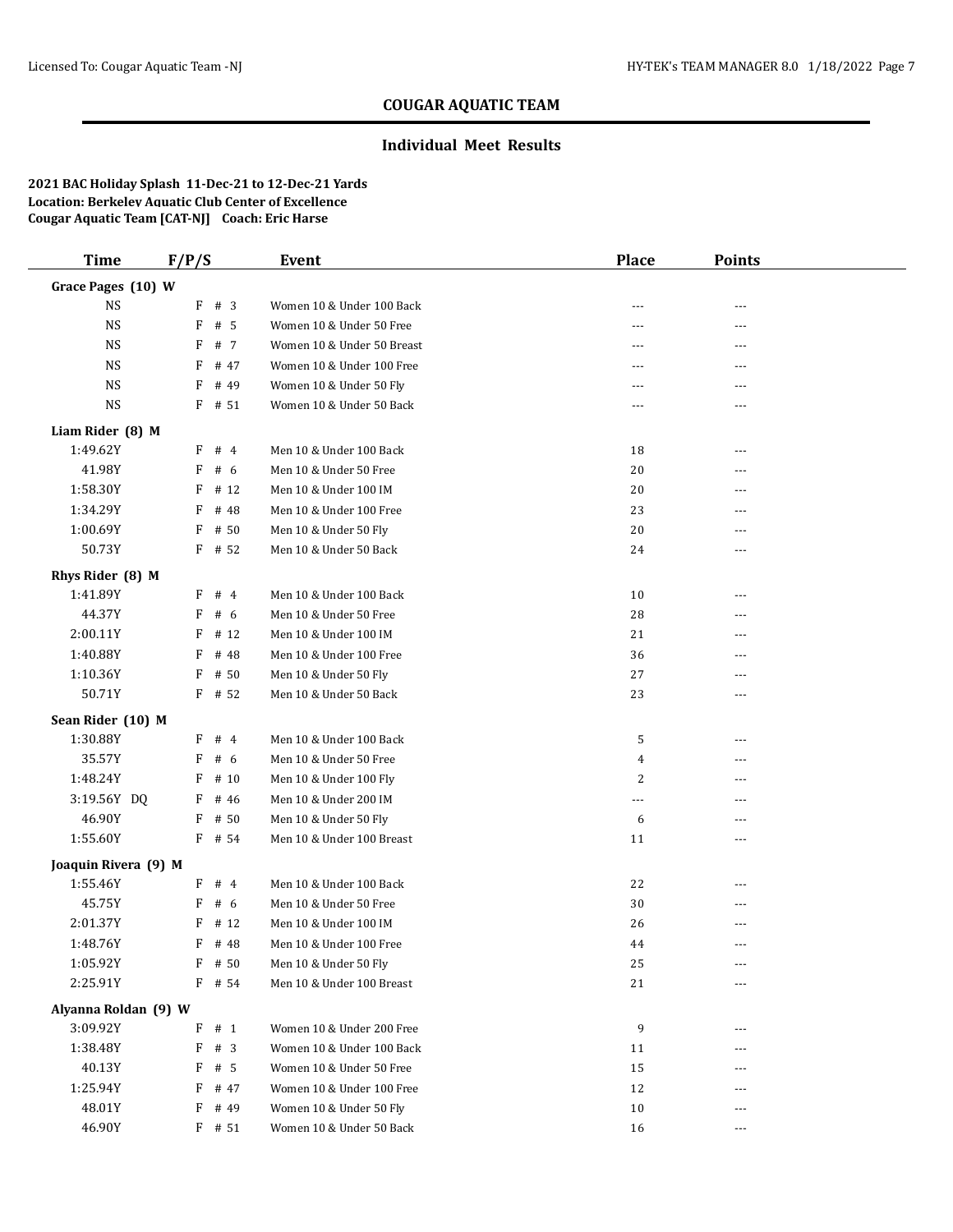## **Individual Meet Results**

| <b>Time</b>                  | F/P/S     | Event                       | <b>Place</b> | <b>Points</b> |  |
|------------------------------|-----------|-----------------------------|--------------|---------------|--|
| Julianne Roldan (7) W        |           |                             |              |               |  |
| 1:52.44Y                     | F # 3     | Women 10 & Under 100 Back   | 25           | ---           |  |
| 46.96Y                       | F<br># 5  | Women 10 & Under 50 Free    | 41           | ---           |  |
| 1:15.40Y                     | F<br># 7  | Women 10 & Under 50 Breast  | 29           | ---           |  |
| 1:46.65Y                     | # 47<br>F | Women 10 & Under 100 Free   | 54           | $- - -$       |  |
| 1:06.72Y                     | # 49<br>F | Women 10 & Under 50 Fly     | 34           | ---           |  |
| 52.94Y                       | $F$ # 51  | Women 10 & Under 50 Back    | 40           | ---           |  |
| Gianna Russo (10) W          |           |                             |              |               |  |
| 2:09.97Y                     | $F$ # 47  | Women 10 & Under 100 Free   | 65           | ---           |  |
| 57.58Y                       | # 51<br>F | Women 10 & Under 50 Back    | 44           |               |  |
| 2:32.79Y                     | $F$ # 53  | Women 10 & Under 100 Breast | 36           |               |  |
| Samantha Sandomenico (8) W   |           |                             |              |               |  |
| 3:22.44Y                     | $F$ # 1   | Women 10 & Under 200 Free   | 20           | ---           |  |
| 43.64Y                       | # 5<br>F  | Women 10 & Under 50 Free    | 30           | $- - -$       |  |
| 1:45.36Y                     | # 11<br>F | Women 10 & Under 100 IM     | 20           | ---           |  |
| 1:30.60Y                     | F<br># 47 | Women 10 & Under 100 Free   | 26           | ---           |  |
| 44.99Y                       | F<br># 49 | Women 10 & Under 50 Fly     | 4            | ---           |  |
| 44.72Y                       | $F$ # 51  | Women 10 & Under 50 Back    | 9            | ---           |  |
| Katelyn Scalera (9) W        |           |                             |              |               |  |
| 1:40.89Y                     | $F$ # 3   | Women 10 & Under 100 Back   | 12           |               |  |
| 45.31Y                       | $F$ # 5   | Women 10 & Under 50 Free    | 33           | $---$         |  |
| 1:59.87Y                     | F<br># 11 | Women 10 & Under 100 IM     | 30           | ---           |  |
| 1:37.96Y                     | F<br># 47 | Women 10 & Under 100 Free   | 41           | $---$         |  |
| 48.54Y                       | # 51<br>F | Women 10 & Under 50 Back    | 24           | ---           |  |
| 2:15.43Y                     | $F$ # 53  | Women 10 & Under 100 Breast | 33           | ---           |  |
| Micah Schnieders-Smith (9) M |           |                             |              |               |  |
| 1:48.91Y                     | #4<br>F   | Men 10 & Under 100 Back     | 16           | $---$         |  |
| 38.91Y                       | #6<br>F   | Men 10 & Under 50 Free      | 12           | $---$         |  |
| 1:46.04Y                     | # 12<br>F | Men 10 & Under 100 IM       | 9            |               |  |
| 1:35.85Y                     | F<br># 48 | Men 10 & Under 100 Free     | 26           | $---$         |  |
| 46.04Y                       | F<br># 52 | Men 10 & Under 50 Back      | 12           | ---           |  |
| 2:12.30Y                     | $F$ # 54  | Men 10 & Under 100 Breast   | 17           | ---           |  |
| Henry Skyles (7) M           |           |                             |              |               |  |
| 2:39.77Y DQ                  | $F$ # 4   | Men 10 & Under 100 Back     |              |               |  |
| 1:16.09Y DQ                  | F # 6     | Men 10 & Under 50 Free      | ---          |               |  |
| 2:37.59Y                     | $F$ # 48  | Men 10 & Under 100 Free     | 55           |               |  |
| DQ                           | $F$ # 52  | Men 10 & Under 50 Back      | ---          | ---           |  |
| Jack Tarulli (6) M           |           |                             |              |               |  |
| 2:25.23Y                     | $F$ # 48  | Men 10 & Under 100 Free     | 54           | $---$         |  |
| 1:13.11Y                     | $F$ # 52  | Men 10 & Under 50 Back      | 46           | $\cdots$      |  |
|                              |           |                             |              |               |  |